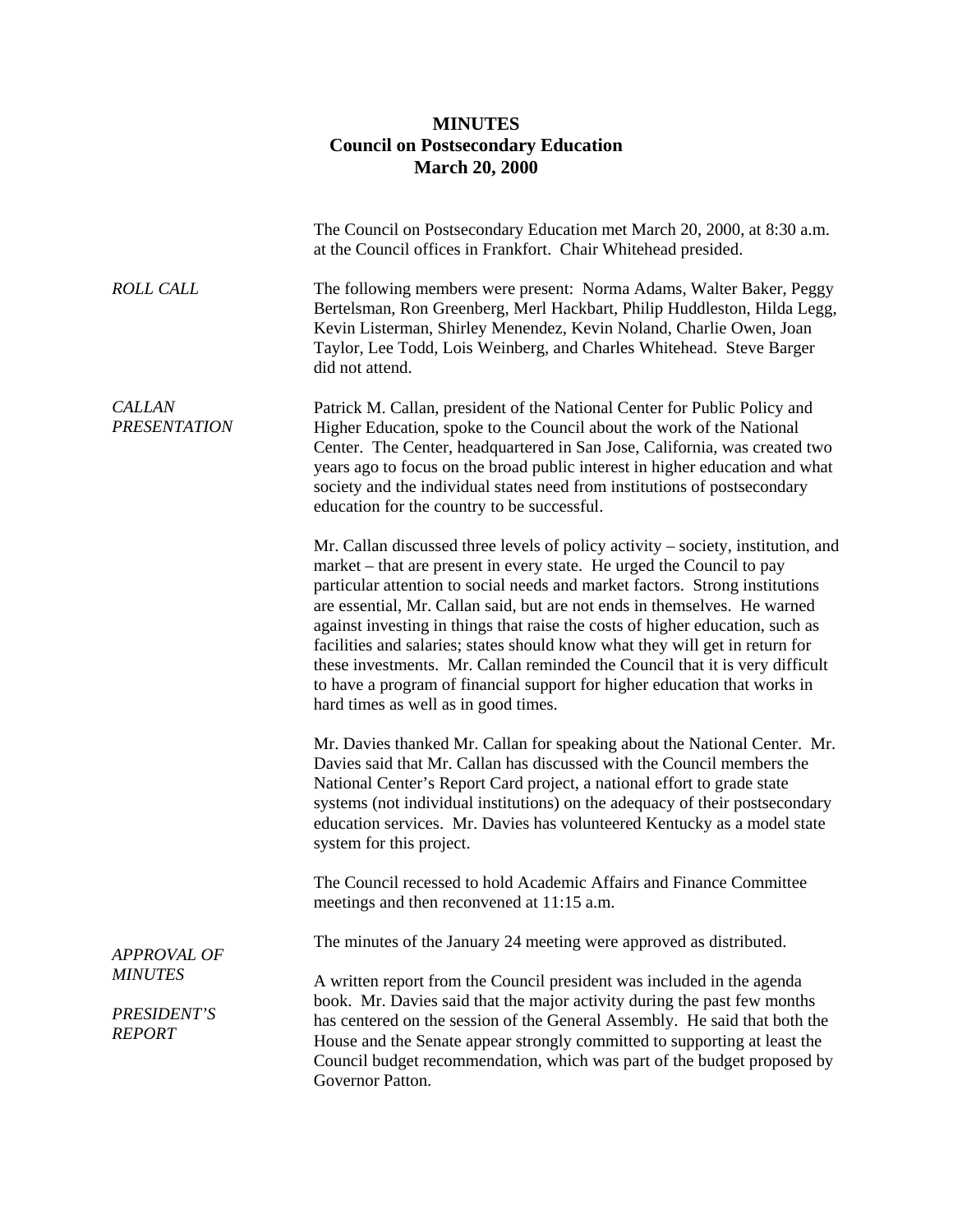Mr. Davies reported that U.S. Secretary of Education Richard Riley has acknowledged the partnership agreement between his department's Office for Civil Rights and Kentucky. Site visits to Western Kentucky University and Murray State University are planned in April.

Mary Beth Susman, CEO of the Kentucky Commonwealth Virtual University, reported that the Distance Learning Advisory Committee met in February. Items of discussion included creation of a business subcommittee to develop a business plan for making KCVU self-sustaining, new policies for high school students registering for college courses through KCVU, and a request from Maine that Maine residents enrolled in KCVU courses pay in-state tuition. Maine would reciprocate for Kentucky students. The committee also discussed a list of services to be provided by KCVU, such as on-line assessment, on-line remediation, credit for prior learning, career counseling, job placement, and on-line tutorials. Dr. Susman reported that Miko Pattie, director of the Kentucky Commonwealth Virtual Library, has been invited by the Massachusetts Board of Higher Education to serve on the review team to evaluate Harcourt Higher Education's virtual library resources and delivery system.

Mr. Davies said that the Literacy and Mathematics Curriculum Alignment Teams had their first meetings. These teams were formed by the P-16 Council to align the curricula between the two systems to allow greater continuity as students proceed through their educational careers.

The degree program productivity review is under way. The staff has sent each institution a list of its programs under review. Beginning with universities, reviews will take place every other year for the universities and the KCTCS.

At its meeting March 3, the Paducah Regional Advisory Committee favorably reviewed a proposal from the University of Kentucky and Murray State University to offer a master's degree in health administration in Paducah beginning in fall 2000.

Mr. Davies mentioned three upcoming conferences: 1) April 13-14, summit of virtual university chief executive officers, to be held in Lexington; 2) May 21-23, Faculty Development Conference in northern Kentucky to discuss the effective use of distance learning and the use of digital technology on campus to improve student learning; and 3) June 1-2, conference on remediation at Somerset Community College, sponsored by the Council, the KCTCS, and the Prichard Committee.

*LEGISLATIVE UPDATE* Mr. Davies gave an update on recent legislative action. More than 1,400 bills have been submitted, but to date only about ten percent have made it through the legislature. Three bills are particularly important to the Council: 1) SB 1 assigns the Council responsibility for planning and coordinating adult education while the Department of Adult Education manages the actual services; 2) HB 437, regarding teacher quality, creates a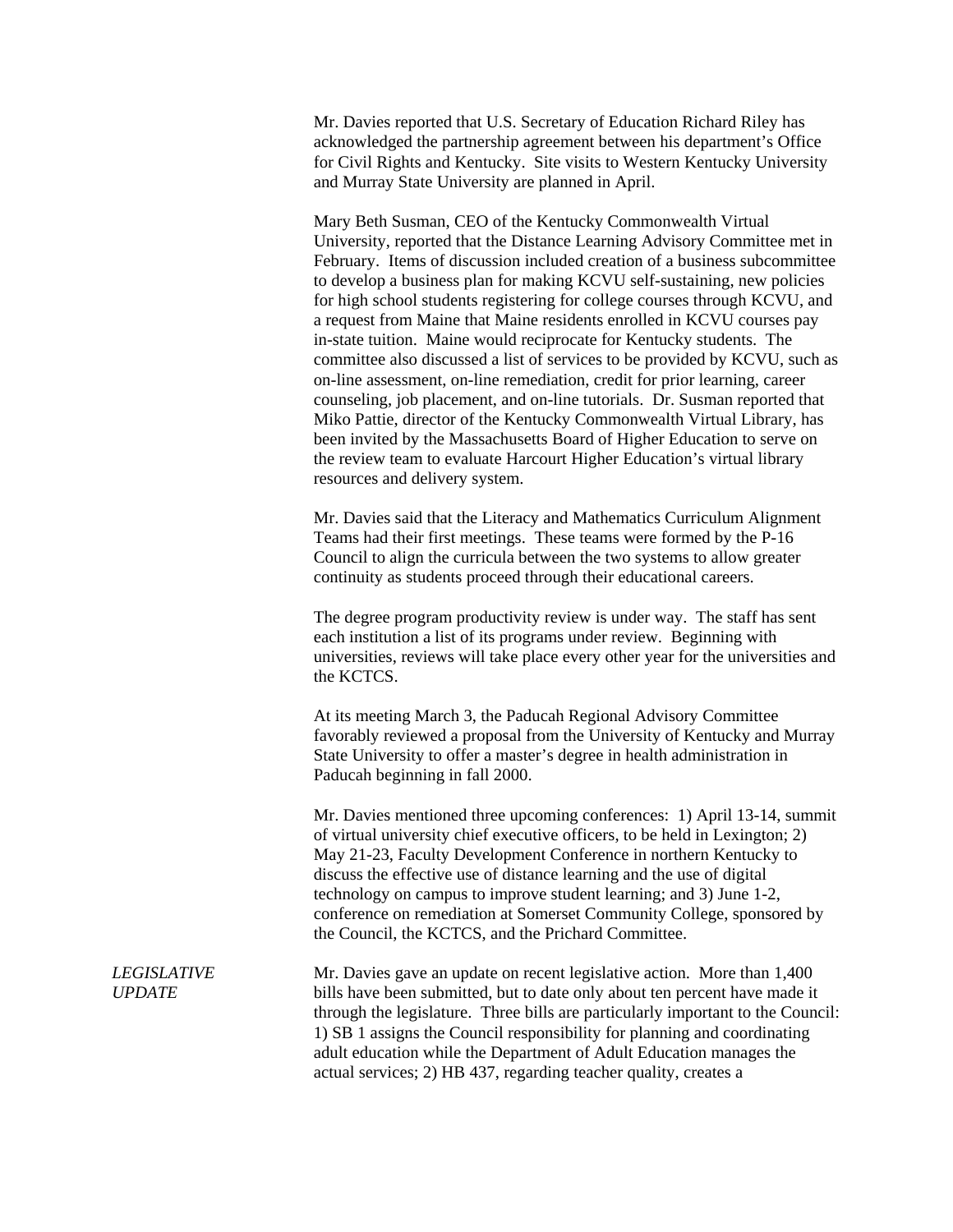*NEW PROGRAM*  separate Education Professional Standards Board independent of the Department of Education with a majority of its members teachers and requires middle school teachers to demonstrate competence in their teaching areas; and 3) HB 572, the knowledge-based economy bill, requires the Council to administer three funds – the Research & Development Voucher Fund to support R&D partnerships between small and medium-size companies and Kentucky universities; the Rural Innovation Fund to support small, rural firms in partnerships with Kentucky colleges and universities; and the Kentucky Commercialization Fund to provide seed funding to promising R&D work at the universities. Ms. Adams presented the report of the Academic Affairs Committee. RECOMMENDATIONS: • That the Master of Arts program in Education Instructional Leadership proposed by Northern Kentucky University be approved provisionally and registered in CIP 13.0405 (Elementary, Middle, and Secondary Education Administration). • That the Associate of Applied Technology program in Medical Office Technology proposed by Laurel Technical College be provisionally approved and registered in CIP 52.0404 (Medical Administrative Assistant/Secretary). • That the Associate of Applied Technology program in Industrial Maintenance Technology proposed by Somerset Technical College be provisionally approved and registered in CIP 47.0303 (Industrial Machinery Maintenance and Repairer). MOTION: Ms. Adams moved that the recommendations be approved. Ms. Bertelsman seconded the motion.

VOTE: The motion passed.

RECOMMENDATION: That the Council approve the process for KCTCS review of sub-associate level certificate and diploma programs at the research and comprehensive universities.

MOTION: Ms. Adams moved that the recommendation be approved. Mr. Greenberg seconded the motion.

VOTE: The motion passed.

*MINIMUM ADMISSIONS REQUIREMENTS ADMINISTRATIVE REGULATION*

RECOMMENDATION: That the Council approve the draft administrative regulation that establishes guidelines for admission to postsecondary institutions.

*KCTCS REVIEW PROCESS FOR SUB-ASSOCIATE LEVEL PROGRAMS* 

*PROPOSALS*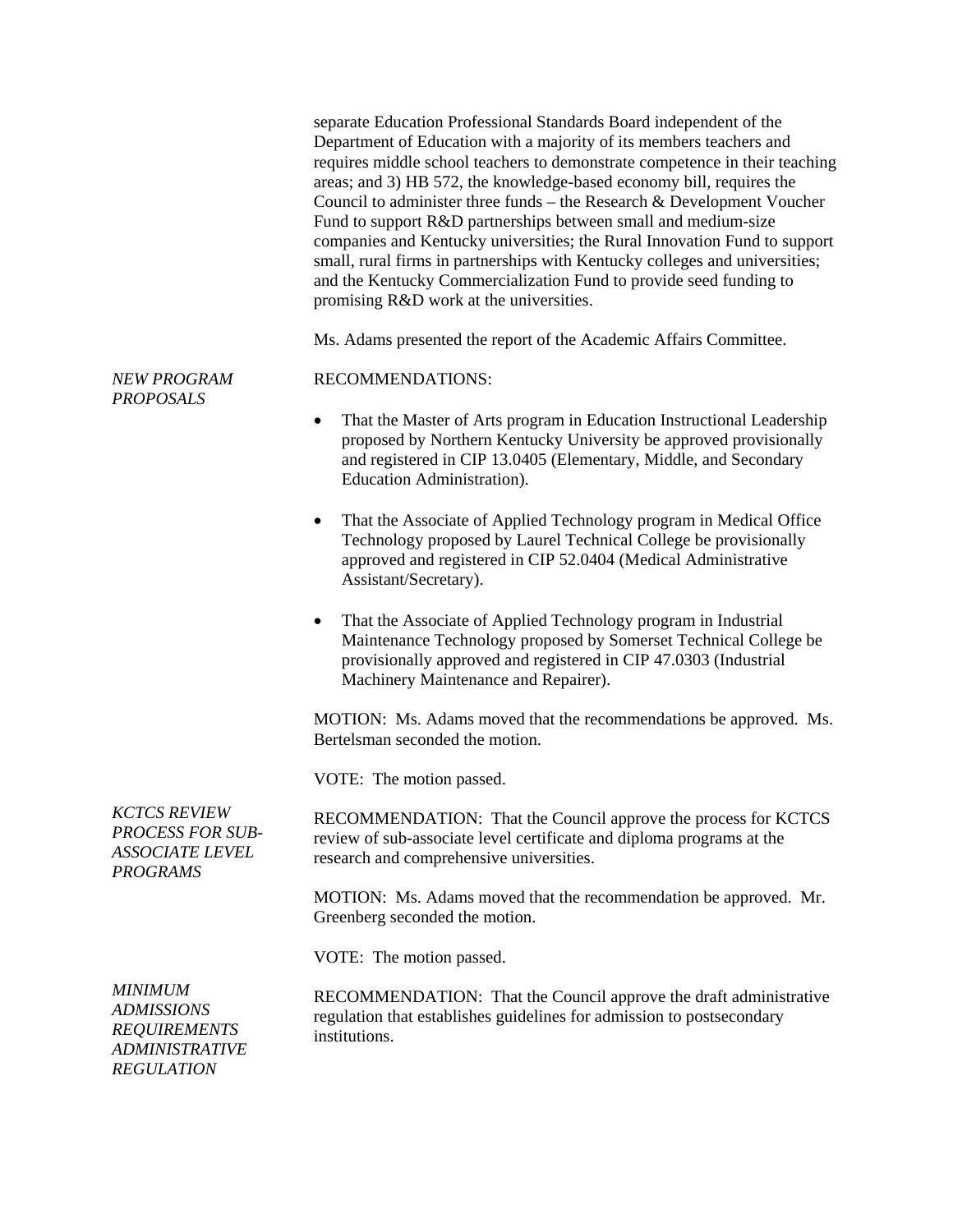|                                       | MOTION: Ms. Adams moved that the recommendation be approved. Ms.<br>Weinberg seconded the motion.                                                                                                                                                                                                                                                                                                                                                                                                                                                                                                                                 |
|---------------------------------------|-----------------------------------------------------------------------------------------------------------------------------------------------------------------------------------------------------------------------------------------------------------------------------------------------------------------------------------------------------------------------------------------------------------------------------------------------------------------------------------------------------------------------------------------------------------------------------------------------------------------------------------|
|                                       | Ms. Menendez said that this administrative regulation is of great concern to<br>the superintendents of elementary and secondary education since it is<br>unclear whether there is a sufficient number of adequately prepared teachers<br>of foreign language to implement the requirement that high school students<br>have at least two years in a foreign language.                                                                                                                                                                                                                                                             |
|                                       | Ms. Adams said foreign language teachers have stated that the supply of<br>teachers is adequate and added that if there are areas of the state where<br>foreign language teachers are not available, the requirement could be<br>accomplished through courses offered by the Kentucky Virtual High School.                                                                                                                                                                                                                                                                                                                        |
|                                       | VOTE: The motion passed.                                                                                                                                                                                                                                                                                                                                                                                                                                                                                                                                                                                                          |
| <b>BUDGET STATUS</b><br><b>REPORT</b> | Mr. Baker reported that the Finance Committee heard a briefing on the<br>status of the budget in the General Assembly. (At the time of this meeting,<br>the budget had passed the House and was pending in the Senate<br>Appropriations and Revenue Committee.) Mr. Baker suggested that Council<br>members contact members of the Senate, especially members of the<br>Appropriations and Revenue Committee, to urge support for the<br>postsecondary education budget recommendation submitted by the Council<br>and included by the Governor in his budget.                                                                    |
| WKU PROGRAM OF<br><b>DISTINCTION</b>  | Representatives from Western Kentucky University gave a presentation on<br>the status of the program of distinction in Applied Research and<br>Technology. The report is the fourth in the series of institutional<br>presentations on programs of distinction.                                                                                                                                                                                                                                                                                                                                                                   |
|                                       | RECOMMENDATION: That the Council allocate an additional \$400,000<br>for fiscal year 1999-2000 from the Regional University Excellence Trust<br>Fund to Western Kentucky University's program of distinction in Applied<br>Research and Technology to support increased activity within the program's<br>existing centers and the creation of a new center in astronomy. The funds<br>are reserved for WKU's use. WKU has indicated that the funds will be used<br>for nonrecurring expenditures. These funds will not become part of the<br>recurring base for the program of distinction in Applied Research and<br>Technology. |
|                                       | MOTION: Ms. Weinberg moved that the recommendation be approved.<br>Mr. Todd seconded the motion.                                                                                                                                                                                                                                                                                                                                                                                                                                                                                                                                  |
|                                       | Ms. Weinberg said that this is what a really dynamic program of distinction<br>looks like. She commended the university for its accomplishments and<br>wished it future success for the program.                                                                                                                                                                                                                                                                                                                                                                                                                                  |
|                                       |                                                                                                                                                                                                                                                                                                                                                                                                                                                                                                                                                                                                                                   |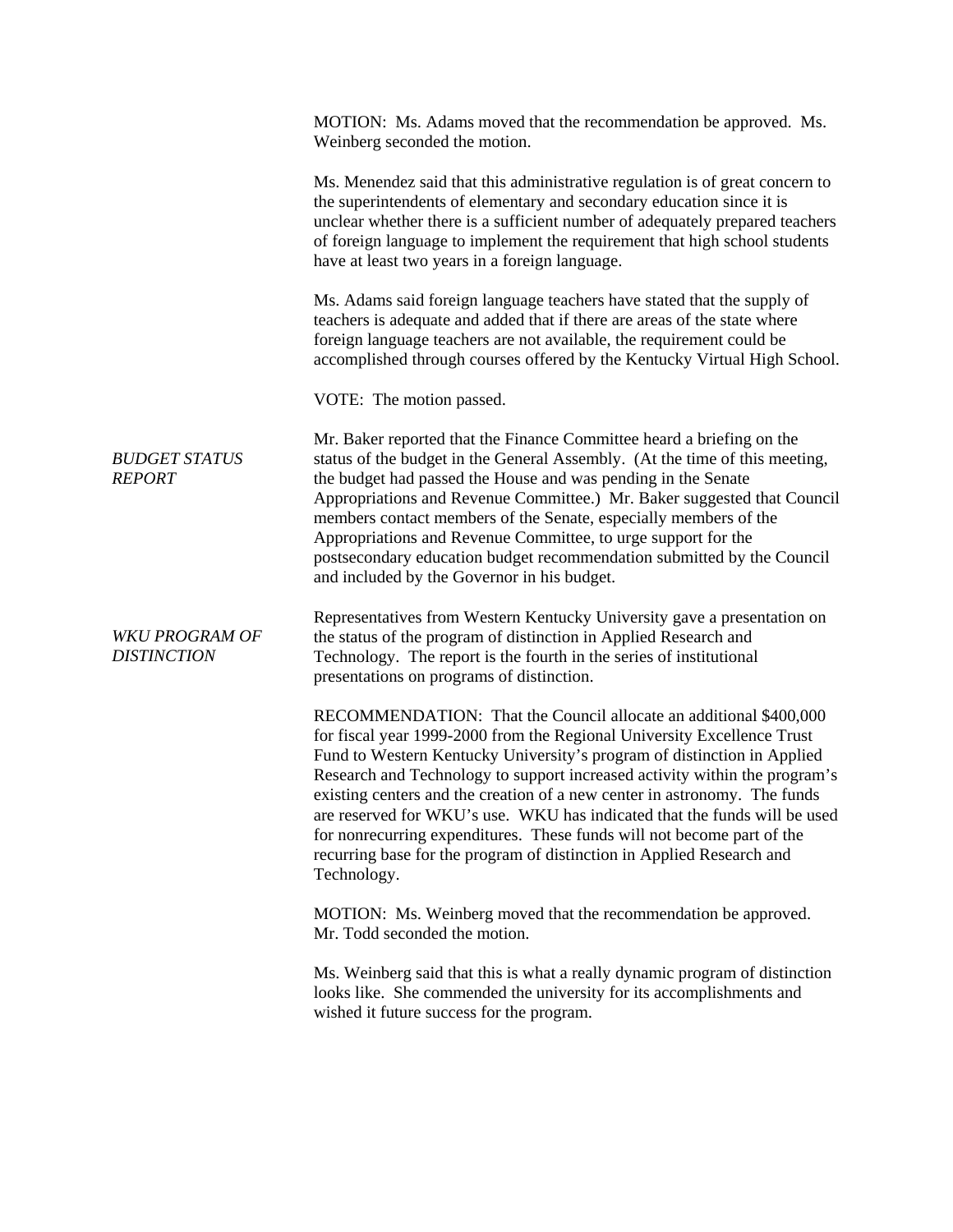*ENGINEERING EDUCATION*  Mr. Huddleston said that when the WKU program was first presented to the Council it seemed to be quite difficult to define, and some Council members may have had reservations about approving the program. He said that the program that has developed is an excellent example of the whole mission of postsecondary education – coming together to coordinate, to exchange ideas and challenges, and to make things work by using the resources of multiple disciplines. VOTE: The motion passed. RECOMMENDATIONS: • That the Bachelor of Science in Construction Engineering and Management, Electrical Engineering, and Mechanical Engineering proposed by Western Kentucky University not be approved at this time. • That the University of Kentucky, the University of Louisville, Western Kentucky University, and Council staff, in consultation with the other comprehensive universities and the KCTCS, design an alternative proposal to expand engineering education in Kentucky for consideration by the Council on Postsecondary Education at the earliest possible time, but no later than November 2000. Sue Hodges Moore, the Council's vice president for academic affairs, said that Kentucky needs more engineers. Several analyses, including that of Western Kentucky University, show that Kentucky does not educate enough engineers and engineering technologists to meet the needs of employers or the demands of the  $21<sup>st</sup>$  century economy as envisioned in the new economy legislation being discussed by the Kentucky General Assembly. Dr. Moore said that the question is how Kentucky can best meet this challenge. She said that WKU's response is to establish stand-alone engineering programs that can meet the engineering needs of southcentral Kentucky. But the need for more engineers is not a southcentral Kentucky problem. It is a statewide problem and it is one that requires a solution that uses all the resources of Kentucky postsecondary education. The Council staff did not recommend that Western be authorized to begin engineering programs in fall 2000. But even if WKU could lay to rest every

objection about its proposals, the staff would recommend a statewide strategy. The Council should thoroughly explore statewide approaches to complex problems. Creating stand-alone programs at several institutions is an outdated response to the demands of new economy.

MOTION: Mr. Huddleston moved that the Council approve the application of Western Kentucky University and authorize the establishment of the proposed engineering baccalaureate programs with the direction that WKU in good faith expend every reasonable effort to coordinate both the establishment and the operation of its programs with the University of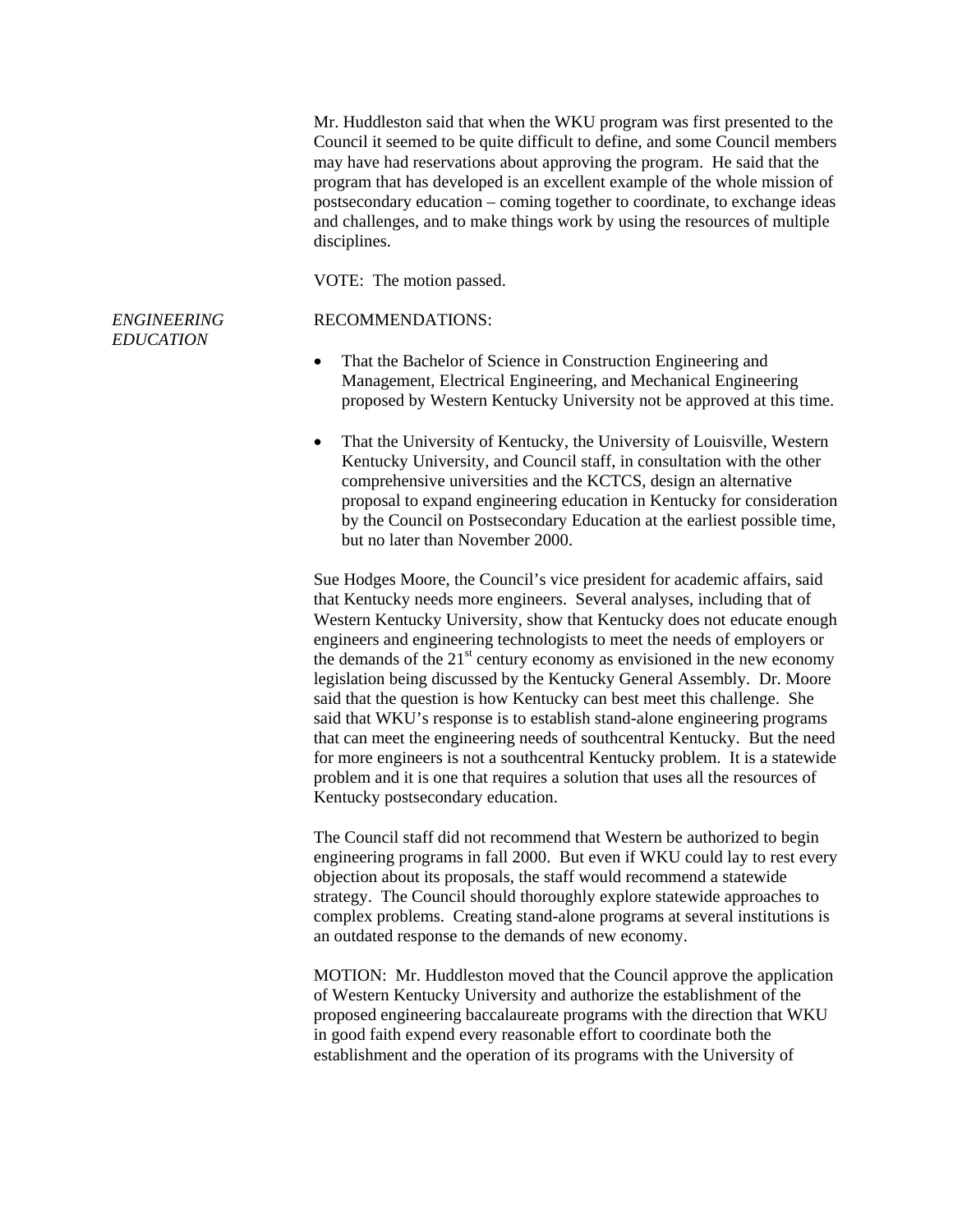Kentucky and the University of Louisville. Mr. Greenberg seconded the motion.

WKU President Gary Ransdell discussed the state's need for engineers, the limited number of engineering programs and graduates in the state, and the fact that local industries often recruit engineers from out of state. President Ransdell said that *2020 Vision* calls for change in Kentucky that will bring about economic development, additional high-paying jobs, recruitment of business and industry to the Commonwealth, and more students to the campuses. It also calls for institutional change – to identify programs of distinction, set priorities that are best for Kentucky, reallocate internal resources to support those priorities, and generate additional outside resources to support those priorities.

President Ransdell said that WKU determined that the single most important thing the institution could do to respond to *2020 Vision* was to create practice-based baccalaureate engineering programs to serve all of Kentucky but to principally serve the area of Kentucky from Owensboro to Bowling Green to Glasgow. Dr. Ransdell said that WKU has not asked and will not ask for new state appropriations to fund these programs but will reallocate money from other services within the university and will raise outside funding to support the programs.

Dr. John Russell, WKU Director of Engineering and Technology, responded to the concerns of the Council staff that WKU does not have the faculty, space, equipment, and students to establish the proposed engineering program in fall 2000 and distributed information to support Western's proposal.

Dr. Barbara Burch, WKU Provost and Vice President for Academic Affairs, reviewed the process WKU used to submit the proposal to the Council and addressed the university's concerns about how Council staff handled the proposal.

Mr. Todd said that this should not be a discussion about turf or staff but about engineering. He said the Council should discuss what is important to this state – to provide educated engineers for businesses and to provide an education for our students. Mr. Todd said that while WKU has the commitment and the desire to reallocate funds for an engineering program, another institution in the state wanting to offer engineering programs may not have that same drive and may ask for legislative help to establish engineering programs at that institution.

Mr. Todd said that he opposes Mr. Huddleston's motion because he wants to look at the need for engineers throughout the entire state. Mr. Todd said that he and Mr. Davies had discussions with Presidents Shumaker and Wethington and both presidents agreed a statewide strategy is needed to produce more engineers for the state. They pledged to cooperate in developing such a strategy.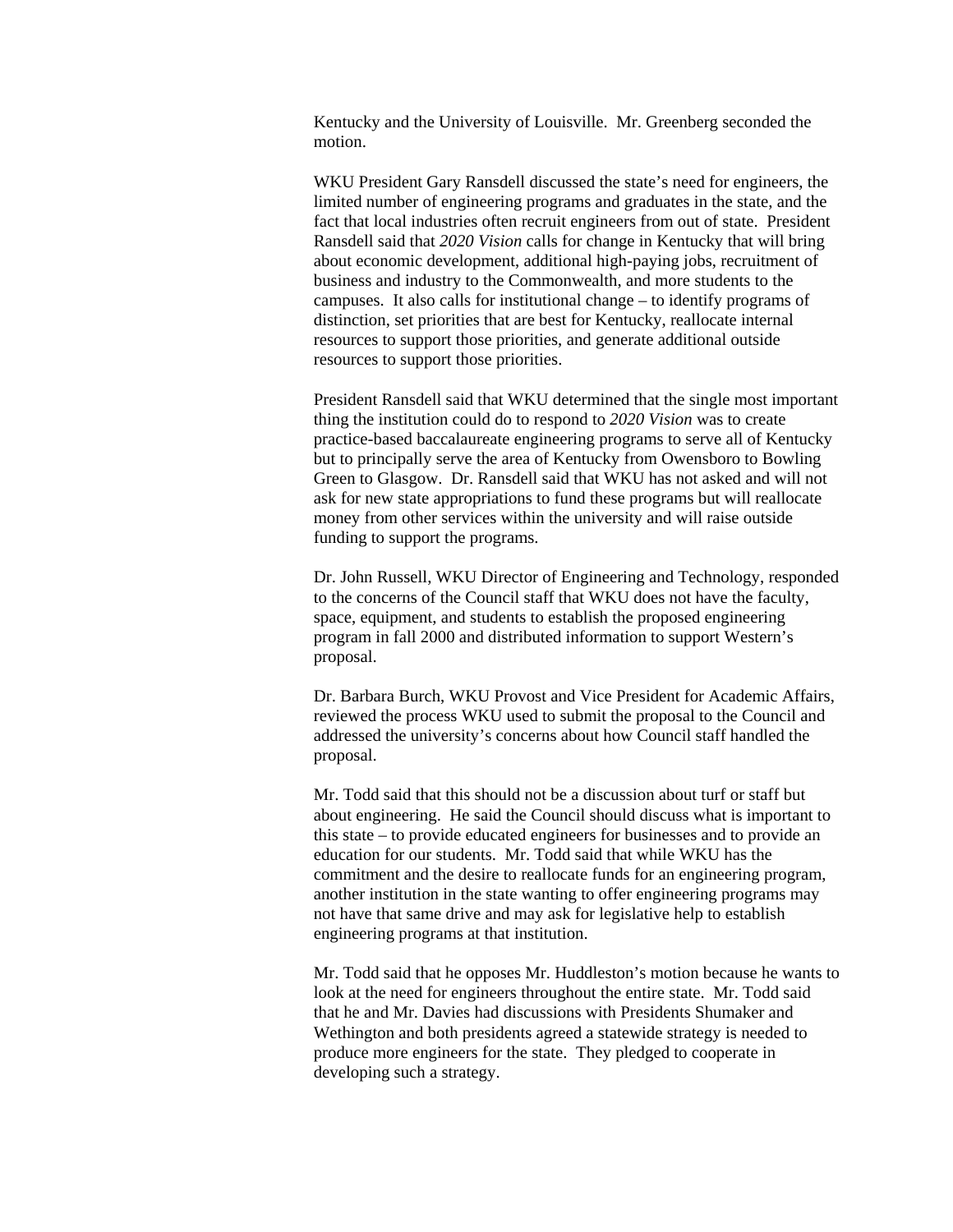VOTE: The motion failed by a vote of 1-12.

MOTION: Mr. Todd moved that the staff recommendation as presented in the agenda book be approved. Ms. Bertelsman seconded the motion.

AMENDMENT TO MOTION: Ms. Bertelsman amended the second bullet of the motion to state that "the University of Kentucky, the University of Louisville, Western Kentucky University, and Council staff, *along* with the other comprehensive universities and the KCTCS, design an alternative proposal . . ." instead of "*in consultation*." Ms. Weinberg seconded the amendment. Mr. Todd accepted the changes to the original motion.

VOTE: The motion passed.

MOTION: Mr. Todd moved that, in recognition that Western Kentucky University has brought to the Council's attention the need for more engineers in Kentucky, and has already begun targeting its resources to meet this need through internal reallocation, and has raised a significant amount of private dollars, Western Kentucky University work with the University of Kentucky and the University of Louisville to develop a prototype for a statewide strategy to meet Kentucky's need for more engineers. The other comprehensive universities and the KCTCS should be involved in developing this strategy to ensure that it applies statewide. And other institutions should follow Western's lead in being responsive to needs and undertaking resource allocation. The Council staff and the institutions should report to the Council as soon as possible, no later than this summer. Ms. Weinberg seconded the motion.

VOTE: The motion passed.

| ANNUAL<br><b>PERFORMANCE</b><br><b>REVIEW OF COUNCIL</b><br><b>PRESIDENT</b> | Mr. Whitehead appointed an ad hoc committee to conduct the annual<br>performance review of Mr. Davies consisting of Ms. Adams, Mr. Baker, Mr.<br>Barger, and Ms. Weinberg. He asked Ms. Weinberg to serve as chair. The<br>evaluation will be presented to the Council at the July meeting.                                                                                                                                                                                                                                                     |
|------------------------------------------------------------------------------|-------------------------------------------------------------------------------------------------------------------------------------------------------------------------------------------------------------------------------------------------------------------------------------------------------------------------------------------------------------------------------------------------------------------------------------------------------------------------------------------------------------------------------------------------|
| <b>NOMINATING</b><br><b>COMMITTEE</b>                                        | Mr. Whitehead asked Mr. Baker, Mr. Barger, and Ms. Weinberg to serve<br>with him on the Council's nominating committee to select a chair and vice<br>chair. He asked Mr. Barger to serve as chair. Recommendations of the<br>nominating committee will be presented to the Council for action at the July<br>2000 meeting.                                                                                                                                                                                                                      |
| <b>BOARD OF STUDENT</b><br><b>BODY PRESIDENTS</b>                            | Mr. Listerman said that the Board of Student Body Presidents recently<br>passed two resolutions: the first, to fully support the Council budget as<br>proposed to the Governor; the second, to encourage the Council to fully<br>fund as expeditiously as possible the renovations to dormitory sprinkler<br>systems at the public universities. The board has also asked the Council<br>staff to provide a place to archive its history and documents because its<br>membership changes each year. Mr. Davies said that the Council staff will |